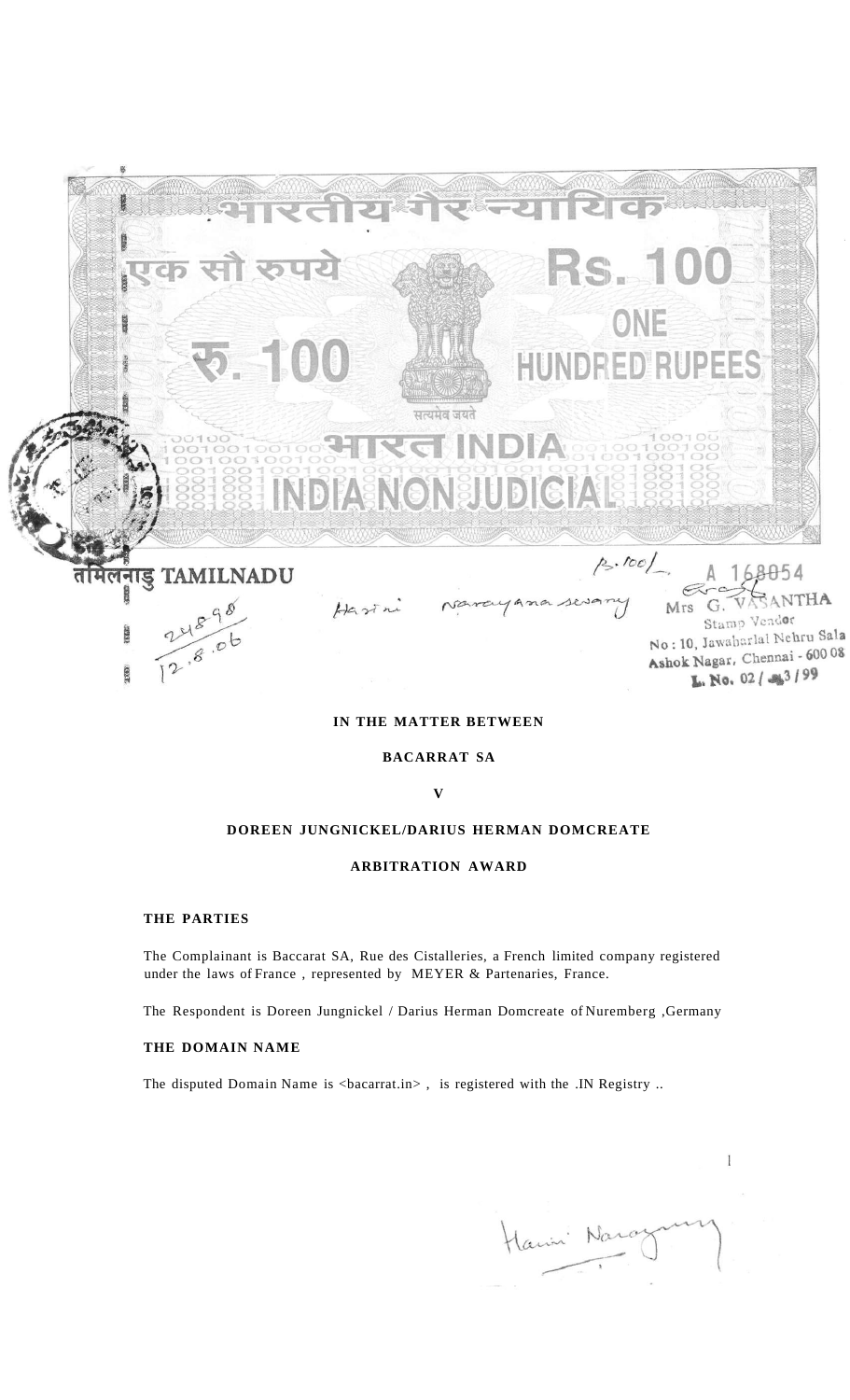#### **LAW , POLICY AND RULES APPLICABLE**

This Arbitration Proceeding is conducted in accordance with the Arbitration and Conciliation Act of 1996, the .IN Domain Name Dispute Resolution Policy (the INDRP Policy"), and the INDRP Rules of Procedure (the "Rules").

### **PROCEEDURAL HISTORY**

The Complaint was filed with the .IN Registry in Aug 2006. The sole Arbitrator appointed in the case is Mrs.Harini Narayanswamy . The Panel has submitted the Statement of Acceptance and Declaration of Impartiality and Independence, in compliance with the Rules.

A copy of the Complaint was sent by courier, to the Respondent by the National Internet Exchange of India on September  $8^{\text{th}}$ , 2006. A notice was sent to the Respondent under Paragraph 5 (c) of the INDRP Rules of Procedure on September  $11^{\text{th}}$ , 2006 and the Arbitration Proceedings commenced from this date. The Respondent was giving ten days time to file a Response. Subsequently emails were sent by on September 12<sup>th</sup> 2006 and September 14th , 2006 by the National Internet Exchange of India to the Respondent.

There is neither a response filed by the Respondent nor any reply communication sent by the Respondent. The Arbitrator therefore proceeds under paragraph 11 of the Rules, to determine on the merits of the case, based on the documents on record, despite the default by the Respondent.

# **FACTUAL BACKGROUND**

#### **PARTIES CONTENTIONS**

### **Complainant**

The Complainant, Baccarat SA, formerly known as the " Compagne Des Cristalleries De Baccarat" is a world famous manufacturer of crystal-ware since 1764. Over these 200 years, the Complainant claims that it has supplied its goods to heads of states and foreign courts and received numerous awards world wide for its products.

It states that over sixty thousand people visit the two crystal museums at its factory at Baccarat and in Paris. The special exhibits in the New York headquarters have also attracted many visitors from the year 1948.

The Complainant states that it operates the web portals at [http://www.baccarat.fr a](http://www.baccarat.fr)nd at [http://www.baccarat.com ,](http://www.baccarat.com) which displays historic information about the company. Other domain names which belong to the Complainant are, <crystaldebaccarat.com>,<br/>>baccarat-

Hann Naraynny **2**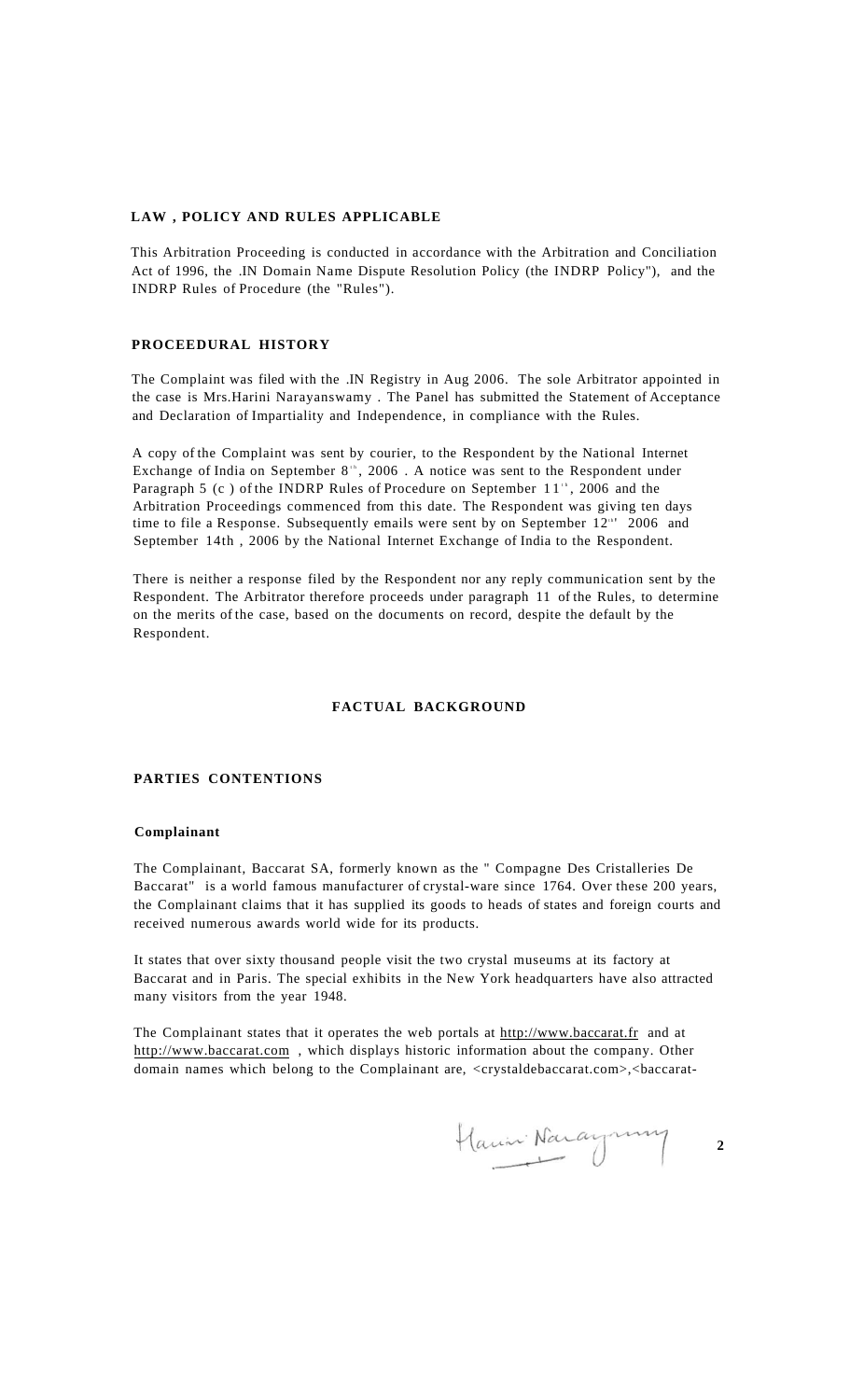crystal.com>,<crystal-baccarat.com>. Having succeeded in the WIPO Case No 2003 -0428, the Domain Name <crystalbaccarat.com> was transferred to the Complainant.

The Complainant further states that it has registered several country code domain names using its trademark "BACCARAT", these are :

BACCARAT.BE BACCARAT.ES BACCARAT.GR BACCARAT.GR BACCARAT.JP BACCARAT.COM.MX BACCARAT.SG BACCARAT.HK

The Respondent, according to the Complainant, is a compulsive cyber squatter, named Doreen Jungnickel / Darius Herman Domcreate. The Complainant alleges that by conducting searches on the name of the Respondent it has found the email address of the Respondent associated with approximately seventeen hundred domain names .A number of these domain names infringe trademark rights, listed in the Complaint are the following:

E-MULE.BIZ PAYBOX .BIZ MOBIFONE.BIZ CORNEILLE.INFO EROSTAR.INFO EURYTHMICS.INFO CARVIN.INFO E-DONKEY.US FEDERER.INFO [EMULESEARCH.COM](http://EMULESEARCH.COM)  EMULE-SERVER.COM

The Complainant states that a cease and desist letter dated 25 Feb 2005, was sent through its trademark attorneys to the Respondent by mail and email requesting for transfer of the domain name. At that time the .IN Policy was not in force. The Respondent, in the meanwhile renewed the domain name registration in February 2006.

The Complainant emphasizes that it is the owner of one of the oldest trademarks in the world, as it has been in business in the field of crystal wares since 1764. The Complainant further states that it was registered under the name "COMPAGNIE DES CRISTALLERIES DE BACCARAT" by a legal statute passed in June 1881.

The Complainant first registered trademark for "Baccarat France and devices (in French 'Vignette Baccarat')", for articles and goods made of crystal glass, which dates back to December 29, 1860. This registered trademark it claims is still in force and it was last renewed on April 4, 1999.

Hain Navagnung  $\overline{\mathbf{3}}$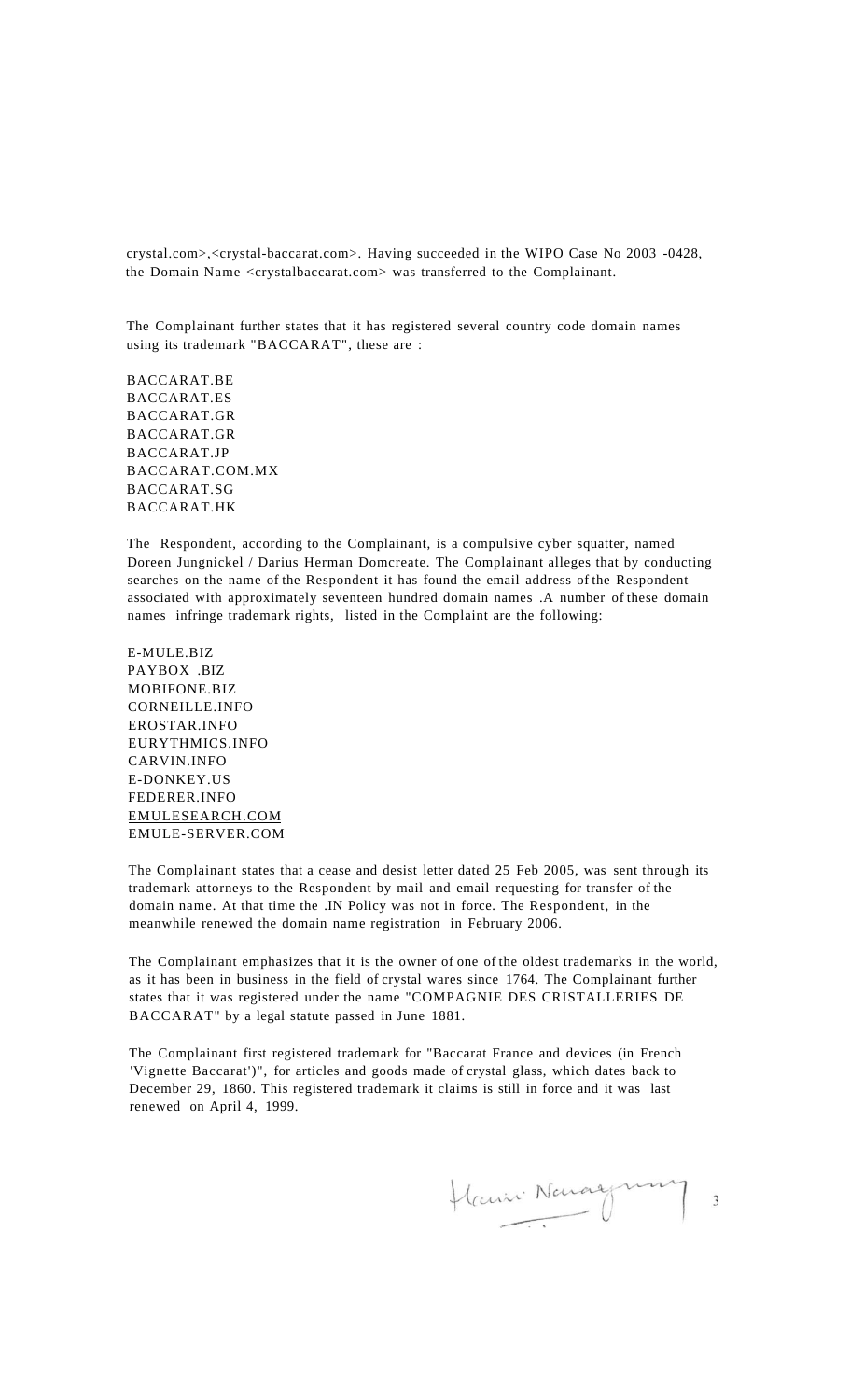The Complainant changed its trade name to "BACCARAT SA" on 19 December 1994. It has also filed a declaration by the Mayor of Baccarat, dated July  $31$ ", 1998 alleging that the Complainant has legitimate and exclusive rights in the trademark "Baccarat" for crystal and glassware.

The Complainant claims that it has numerous trademarks world over, the number mentioned in the Complaint is over seven hundred. The following trademark registrations, along with the relevant documents are listed in the Complaint:

- Indian nominative trademark registration No 480880B BACCARAT dated November 11, 2001
- Indian Stylized trademark registration No 665715 BACCARAT dated May 15, 1995
- International registration No 592210 dated, October  $15^{\circ}$ , 1992 (BACCARAT).
- Community nominative trademark registration No 1816859 dated Augustl8 , 2000
- French nominative trademark registration No 99787695 dated April 16, 1999
- German nominative trademark registration No 1117781 dated June 13, 1997.
- US nominative trademark registration No 1130893 for "Baccarat", dated August 18, 1978 and last renewed on February 12.

The Complainant states that it has protected its two centuries old mark, which is widely used and well known through out the world. To demonstrate this, the Complainant refers to the court rulings which have recognized the well known character of the mark , these are:

- In Venezuela : opposition Baccarat v Auto-Caracas SA, February 23<sup>-4</sup> 1997
- In Greece, Administrative Court of Athens January 31" 1996
- In Brazil, court of Appeal, Baccarat v Cinter International Brands Industria e Commercio, April  $22^{nd}$ , 1997
- In Argentina, court of Appeal, May  $21$ <sup>\*</sup> 1999: Baccarat v Nobleza Piccardo.
- The French supreme Court held in favor of the Complaint's mark in the dispute between the Complainant and SA Cristalleries d'Art Francois Gross on 17 May 1982. WIPO Case No D BIZ 2002-00081 Baccarat SA v Priority Software, July  $9<sup>th</sup>$  2002.
- WIPO Case No D 2005-0048 Baccarat S.A v MSL International, March 7, 2005
- WIPO Case No D 2006- 0038 Baccarat S.A. v Web Domain Names

The Complainant therefore claims extensive, long use and goodwill attached to the mark .The mark according to the Complainant should be considered a well known mark in the sense of Article 6 Biz of the Paris Union.

The Respondent should be considered to have no rights or legitimate interest in the mark for the following reasons:

- The Respondent is not related to the Complainant's business.
- The Respondent is not currently known, nor has been known by the name Baccarat".
- The Complaint has not licensed or authorized the Respondent to make use or apply for registration of the disputed domain name.
- The Respondent has not engaged in any activity to show it has rights or legitimate interests. Respondent is not using the Domain Name in a distinctive legitimate manner neither is there any demonstrable preparation to use the domain name in a

Hauni Naraymung

4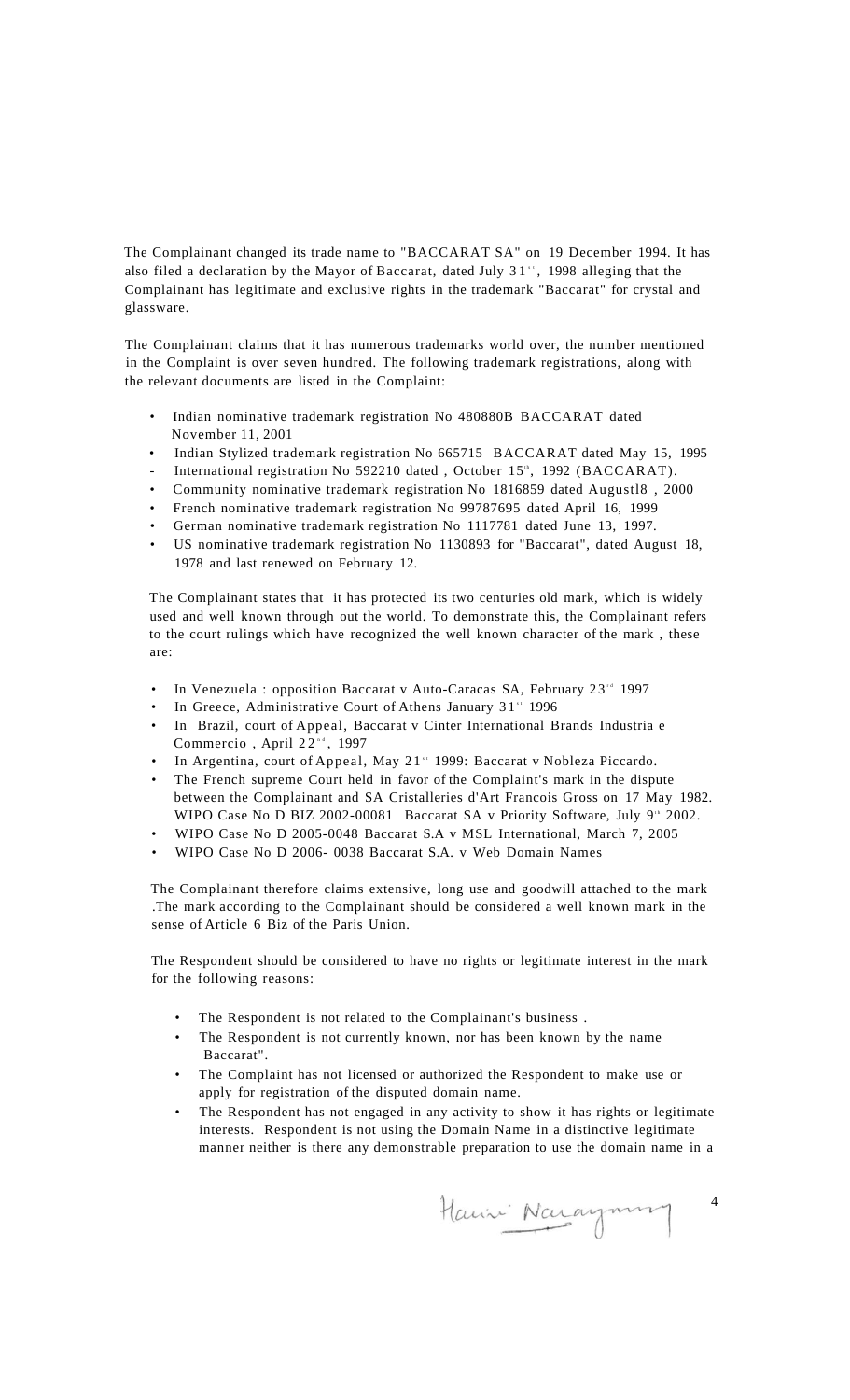bonafide offering of goods or services. The domain name is currently pointing to a French parking site SEDO, and has been offered for sale on this site. Such use has been found in previous WIPO decisions as not a legitimate use

The Respondent has not made any fair or non commercial use of the Domain Name.

The Complainant states that under similar circumstances, in WIPO Case No. 2003-0428, it was held that the Respondent, in that case did not have any rights or legitimate interest in the domain name. The Complainant furthermore alleges that as the Domain Name is identical to its trademark, it was registered by the Respondent to take advantage of its well known reputation to confuse and divert internet users.

The Complainant states that the Respondent has registered the Domain Name in bad faith. This is due to the fact that the Complainant has a well known trade mark, and the Respondent could not have ignored the Complainant's international reputation at the time of registration and acquiring the domain name.

The Complainant cites , WIPO Case No D2002-0028 *Societe Air France v. Van Wijk & Mester Holding BV.* <airfrance-delta.com> and <airfrance-delta.net>, where it has been held that the notoriety of a Complainant's trademark creates a prime facie presumption of bad faith .

The Complainant believes that the Registrant of the domain name ought to be a French speaking person as the domain name is parked at a French parking SEDO. The Registrant would therefore have been aware of the well known character of the mark and have registered the domain name to gain from the internet traffic which is dedicated to the Complainant.

The website which is linked to the Domain Name has hyperlinks to other websites which are connected with crystal and glassware products. This, as per the Complainant will direct web users to its competitors, hence misleading consumers to believe that the competitor's products are being offered by Baccarat.

The Complainant has provided the figures for its sales turnover from the year 2000 till April 2005. The figures show the turnover of the Complainant runs in millions of Euros. Advertising expenses for promoting the trademark from the period 2000 to 2004 is also shown in several hundred thousand Euros per year.

The Complaint states that there are a combination of facts which highlight the bad faith manner of registration and use of the domain name. First, that the Domain Name was registered mainly for sale to the Complainant's competitors, for valuable: consideration in excess of out of pocket costs.

The Complainant draws attention to the remarks posted at the web page which states that the Domain Name is for Sale , By clicking on "for more information" .. the following message is displayed:

*" This web-name has an extraordinary potential. Easy to remember, concisely, promoting itself and very effective! Guaranteeing highest page views. Ensuring* 

*5*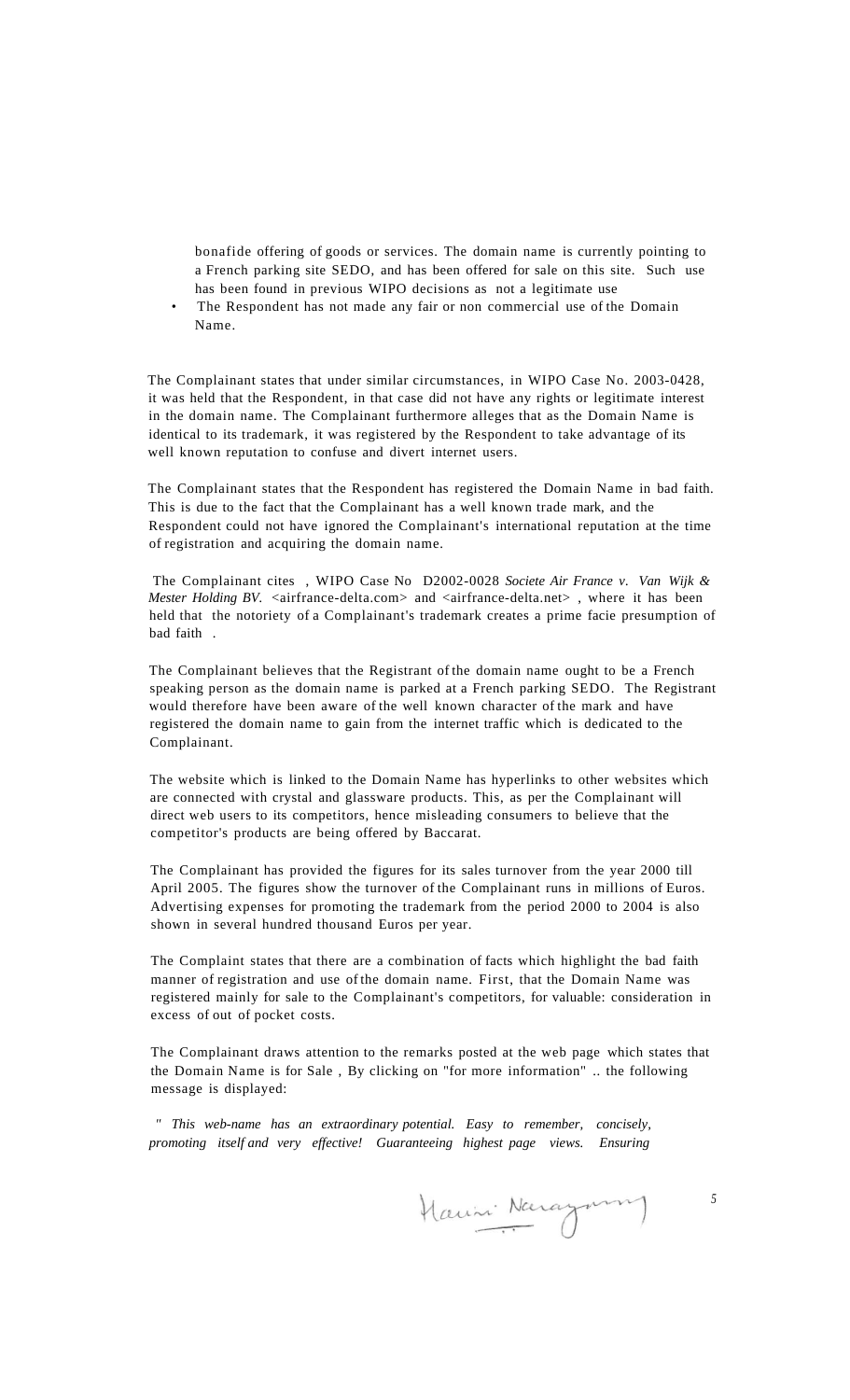*appreciation value of this top level domain (TLD). Buy this domain name before someone else does!"* 

The Respondent, according to the Complaint, would have well been aware of the consequences of his registration if not earlier, at least from the date of the Cease and Desist letter 25 February 2005.

Further, on bad faith use of the Domain Name , the Complainant states that the Respondent is not making any fair non commercial use of the domain name in issue. The Respondent is using the domain name to divert internet users to a French parking webpage, SEDO, where the domain name is up for sale. The webpage also displays several hyperlinks , some of these are directed to crystal and glass products. By clicking on these hyperlinks, users are directed to competing third party websites. These hyperlinks generate revenue for the Respondent through a "pay per click" domain parking solution. The Respondent therefore benefits by diluting the fame of the Complainant's trademarks.

Further, as held in previous UDRP decisions, the Respondent is responsible for the content posted on the site. The Respondent is not making any non commercial fair use of the disputed domain name. Such use may mislead the consumers, as the Respondent has no license or permission from the Complainant to use its trademark in this manner. The Complainant further states, that the Respondent is responsible for the content posted on the net, and cites an NAF decision, Hewlett Packard Company v Alvaro Collaza - WIPO Case D 2003-0417 .

The Complainant claims that such use by the Respondent is deceptive, and has the potential to mislead consumers by offering competing services, without any license and permission from the Complainant, which is the legitimate owners of the trademarks "BACCARAT".

The use of the Domain Name in this manner according to the Complainant is to be considered as unfair competition . Some WIPO decisions , WIPO Case No D 2006-0038 Baccarat v Web Domain Names, WIPO Case No. D 2003 - 0417 Air France Vs Alvaro Collazo, WIPO Case No. D 2005-0569 Credit Industriel et Commercial v Richard J. are cited regarding the discussion on this point.

The Complainant submits that the Respondent has offered the Domain Name for sale on an active web page. These circumstances are indicative of the Respondent's bad faith registration and use of the Domain Name.

Furthermore the registration of the domain name 'Baccarat.in' by the Respondent has prevented the Complainant from activating its website under the .IN country code corresponding to India in which the Complaint has trademark rights.

The Complainant has requested for a transfer of the domain name <br/>baccarat.in>.

Hanni Naraynon

6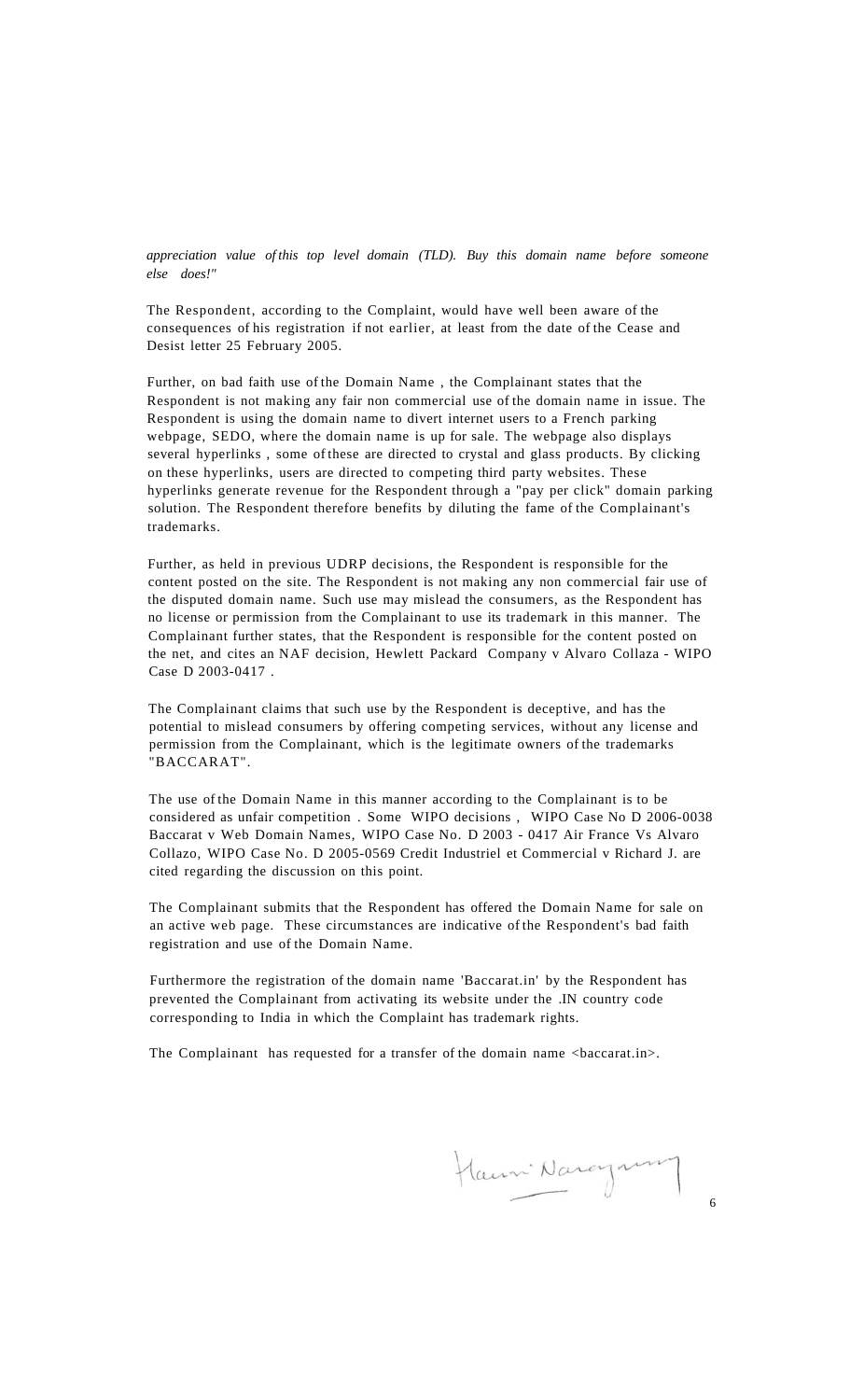#### **Respondent.**

The Respondent in these proceedings did not file a Response. The Arbitrator also notes that pursuant to the Respondent's default, it is appropriate to draw such inferences as considered fitting, if a party does not comply with the rules of the proceedings.

### **DISCUSSION AND FINDINGS**

Under the .IN Policy the Registrant is required to submit to a mandatory Arbitration proceeding in the event that a Complainant files a Complaint to the .IN Registry, in compliance with this Policy and the Rules .

Under Paragraph 4 of the .IN Policy the Complainant has to establish the following three criteria:

- (i) The domain name is identical or confusingly similar to a name, trademark or service mark in which the Complainant has rights.
- (ii) The Registrant has no rights or legitimate interests in respect of the domain name
- (iii) The Registrant's domain name has been registered or is being used in bad faith.

The Arbitrator will now proceed to find whether the Complainant has discharged the burden of proof in respect of each of the three criterions referred to in Paragraph 4 of the Policy.

The following are the findings, based on all the material which has been placed on record .

## **Identical or Confusing similarity**

On the first criterion regarding the Complainant's rights in the trademark, it has been demonstrated beyond reasonable doubt that the trademark "BACARRAT" is a well known mark of the Complainant. Ample evidence has been provided by the Complainant of its longstanding use. Indian and international trademark registrations establish its national and international fame.

It is evident that the mark has been used extensively in commerce for a sufficient length of time and has been advertised widely by the Complainant. The Complainant has registered its trademark "BACARRAT" in many countries and has also registered the domain names in many countries under the country level top domain name system.

There is no doubt that the disputed domain name is identical to the Complainant's trade mark. It is likely that the public and internet users, in particular, may be confused to thinking that the disputed domain name is in some way associated with the Complainant. In *Britannia Building Society v. Britannia Fraud Prevention,* WIPO Case No. D2001-0505, it was held that if a trademark was incorporated in its entirety, this is sufficient to establish that a domain name is identical or confusingly similar to the Complainant's registered mark.

In accordance with the discussions above, it has been established that the disputed domain name is identical to the trademark in which Complainant has rights and that the Complainant has successfully proved the first criterion under paragraph 4(i) of the .IN Policy.

Haumi Nacagnum 7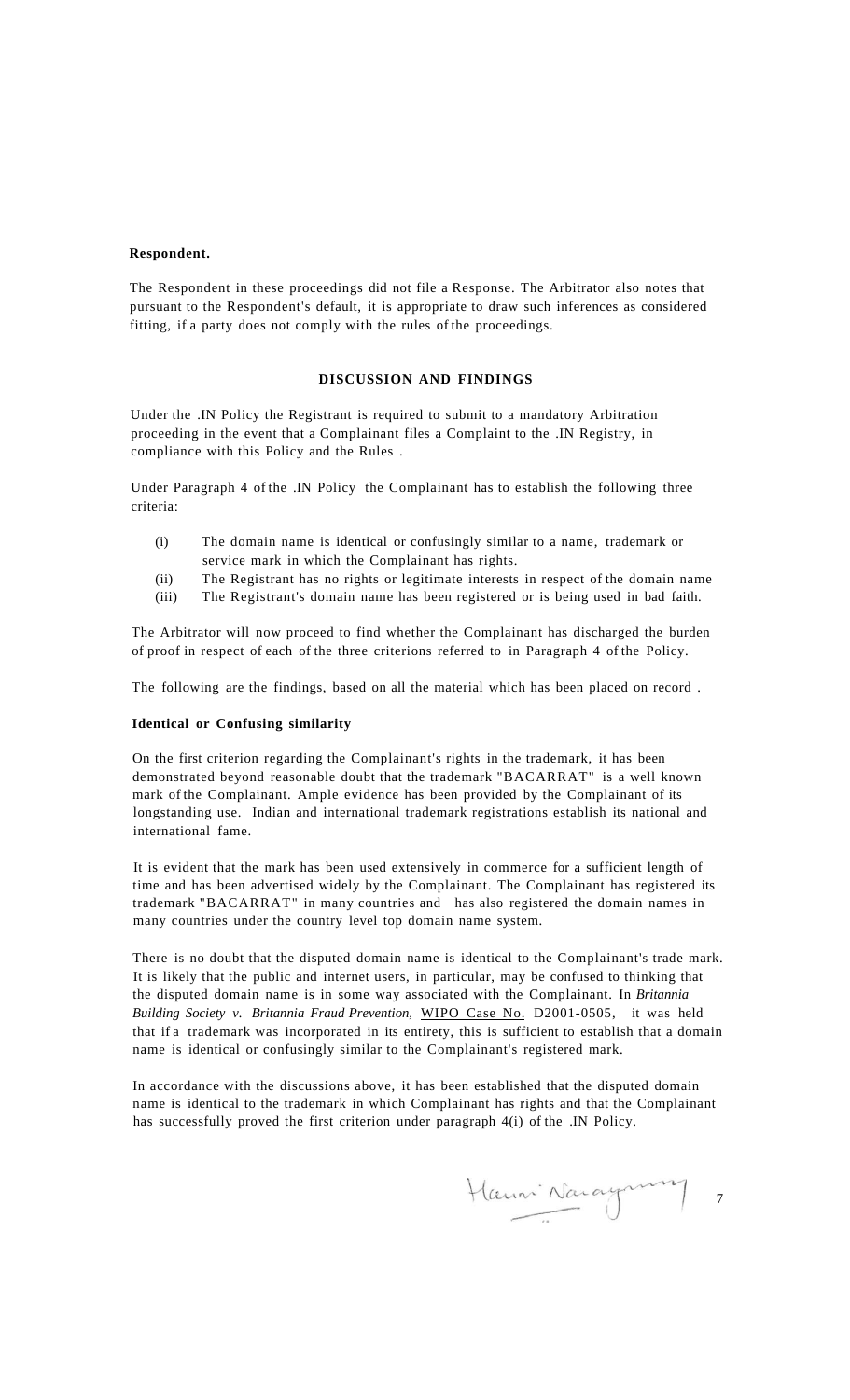#### **Rights or Legitimate Interests**

The Complainant has asserted that Respondent has no rights or legitimate interests to the disputed domain name for the following reasons: (a) The mark BACARRAT is well known and widely used by the Complainant (b) The Respondent is not commonly known by the domain name, and (c) The Respondent has no license or permission from Complainant to use its trademark. It is found that there is no evidence to contradict these assertions made by the Complainant.

The Complainant has also furnished evidence that Respondent is using the domain name on a pay - per click parking site "SEDO". Web page displays links with other Web sites including links to competitor's of the Complainant. Such use has not been found to be legitimate good faith use, particularly if the domain name is identical to a well known trademark.

In *Media General Communications, Inc.* v. *Rarenames, WebReg,* WIPO Case No. D2006- 0964 , it was held that "simply parking the domain where the Respondent or a third party can generate click-through advertising revenues from parties advertising their own goods and services, " does not constitute legitimate rights or intrest in a domain name. Also see *Mobile Communication Service Inc. v. WebReg, RN,* WIPO Case No. D2005-1304; *Gerber Products Co. v. LaPorte Holdings,* WIPO Case No. D2005-1277.

The Respondent has failed to respond in these proceedings and has not submitted any evidence of using the disputed domain name in a *bona fide* offering of goods or services. The Arbitrator finds, based on all of the evidence in the record that the second criterion, namely , that the Respondent has no rights or legitimate interest in the domain name has been established .

### **Bad Faith**

The .IN Policy lists non exhaustive circumstances that would be indicative of bad faith registration and use :

*"For the purposes of Paragraph 5 (iii), the following circumstances, in particular but without limitation, if found by the Arbitrator to be present, shall be evidence of the registration and use of a domain name in bad faith:* 

*(i) circumstances indicating that the Registrant has registered or acquired the domain name primarily for the purpose of selling, renting, or otherwise transferring the domain name registration to the Complainant, who bears the name or is the owner of the trademark or service mark, or to a competitor of that Complainant, for valuable consideration in excess of the Registrant's documented out-of-pocket costs directly related to the domain name; or* 

*(ii) the Registrant has registered the domain name in order to prevent the owner of the trademark or service mark from reflecting the mark in a corresponding domain name, provided that the Registrant has engaged in a pattern of such conduct; or* 

*(iii) by using the domain name, the Registrant has intentionally attempted, to attract Internet users to the Registrant's website or other on-line location, by creating a* 

**8**